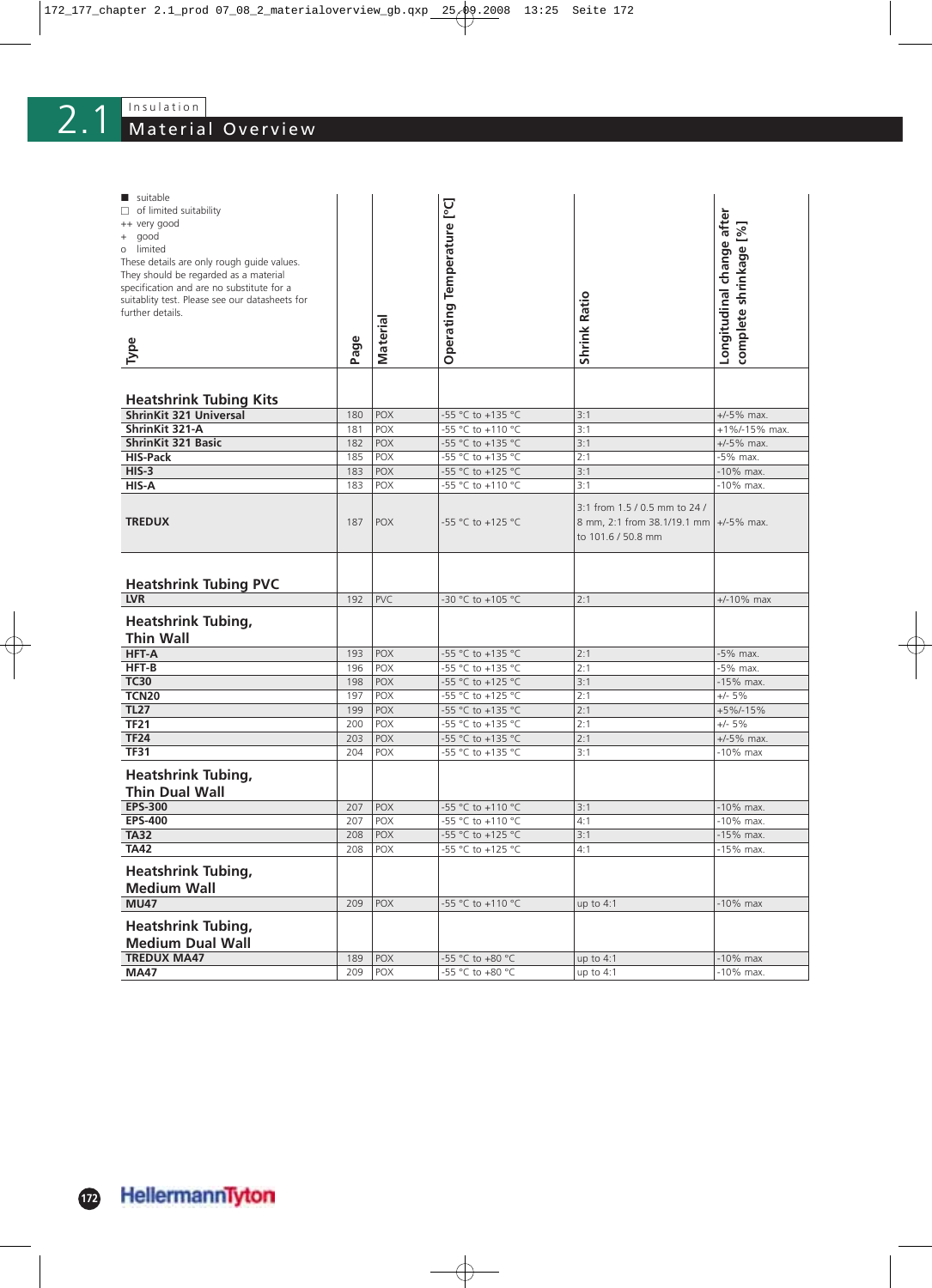|                       |                                                                          |                    |               | Copper compatibility (non-corrosive) |            |                      |                   |                           |                                          |                           |                       |                |             |                     |             |                     |                       |          |                |                              |                |              |                             |                |                             |                         |                             |
|-----------------------|--------------------------------------------------------------------------|--------------------|---------------|--------------------------------------|------------|----------------------|-------------------|---------------------------|------------------------------------------|---------------------------|-----------------------|----------------|-------------|---------------------|-------------|---------------------|-----------------------|----------|----------------|------------------------------|----------------|--------------|-----------------------------|----------------|-----------------------------|-------------------------|-----------------------------|
|                       |                                                                          |                    |               |                                      |            | Resistant properties |                   |                           |                                          |                           | Possible applications |                |             |                     |             |                     |                       |          |                | Repair of underground cables |                |              |                             |                |                             |                         |                             |
|                       | Dielectric strength [kV/mm]                                              |                    |               |                                      |            |                      |                   |                           |                                          |                           |                       |                |             |                     |             |                     |                       |          |                |                              |                |              |                             |                |                             | Anti-kinking protection |                             |
| <b>Technical data</b> |                                                                          |                    |               |                                      |            |                      |                   |                           |                                          |                           |                       |                |             | Automotive industry |             | Rail-borne vehicles |                       |          |                |                              |                |              | Electrical insulation       |                |                             |                         |                             |
|                       |                                                                          | Self-extinguishing |               |                                      |            |                      |                   |                           |                                          | Acids and bases           |                       | Harnessmaker   |             |                     |             |                     |                       |          |                |                              | Energy supply  | Applications |                             | Colour marking |                             |                         |                             |
|                       |                                                                          |                    | Silicone-free |                                      |            |                      | UV light*         |                           |                                          |                           |                       |                | Electronics |                     | Motor sport |                     |                       |          | Ship building  |                              |                |              |                             |                | Strain relief               |                         |                             |
|                       |                                                                          |                    |               |                                      | Printable  |                      |                   | Solvents                  | Fuels                                    |                           |                       |                |             |                     |             |                     | Military              | Aviation |                |                              |                |              |                             |                |                             |                         | Protection against moisture |
|                       |                                                                          |                    |               |                                      |            |                      |                   |                           |                                          |                           |                       |                |             |                     |             |                     |                       |          |                |                              |                |              |                             |                |                             |                         |                             |
|                       |                                                                          |                    |               |                                      |            |                      |                   |                           |                                          |                           |                       |                |             |                     |             |                     |                       |          |                |                              |                |              |                             |                |                             |                         |                             |
|                       |                                                                          |                    |               |                                      |            |                      |                   |                           |                                          |                           |                       |                |             |                     |             |                     |                       |          |                |                              |                |              |                             |                |                             |                         |                             |
|                       | 20 kV/mm according to ASTM D 2671                                        | Yes                | Yes           | Yes                                  |            |                      | $\boldsymbol{+}$  | $^{\mathrm{+}}$           | $\circ$                                  | $^+$                      |                       | ■              | п           |                     |             |                     |                       |          |                |                              |                |              | П                           | п              |                             | П                       |                             |
|                       | 15 kV/mm according to IEC 60684 P2                                       | Yes**              | Yes           | Yes<br>Yes                           |            |                      | $^+$              | $+$                       | $\circ$                                  | $+$<br>$^{+}$             |                       | П              | П<br>П      |                     |             |                     |                       |          |                |                              |                |              | П<br>П                      | П              |                             | П                       | $\blacksquare$              |
|                       | 20 kV/mm according to ASTM D 2671<br>25 kV/mm according to IEC 60684 P2  | Yes<br>Yes         | Yes<br>Yes    | Yes                                  |            |                      | $^+$<br>$\! + \!$ | $^+$<br>$\qquad \qquad +$ | $\circ$<br>$\circ$                       | $+$                       |                       | ■<br>п         |             |                     |             |                     |                       |          |                |                              |                |              | П                           | ■<br>П         | $\mathcal{L}_{\mathcal{A}}$ | п                       |                             |
|                       | 25 kV according to ASTM D 876                                            | Yes                | Yes           | Yes                                  |            |                      | $\qquad \qquad +$ | $\qquad \qquad +$         | $\circ$                                  | $^+$                      |                       | П              |             |                     |             |                     |                       |          |                |                              |                |              | г                           | П              | П                           |                         |                             |
|                       | 15 kV/mm according to IEC 60684 P2                                       | Yes**              | Yes           |                                      |            |                      | $\! + \!\!\!\!$   | $\ddot{}$                 | $\circ$                                  | $+$                       |                       | П              |             |                     |             |                     |                       |          |                |                              |                |              | П                           |                | П                           |                         | п                           |
|                       |                                                                          |                    |               |                                      |            |                      |                   |                           |                                          |                           |                       |                |             |                     |             |                     |                       |          |                |                              |                |              |                             |                |                             |                         |                             |
|                       |                                                                          |                    |               |                                      |            |                      |                   |                           |                                          |                           |                       |                |             |                     |             |                     |                       |          |                |                              |                |              |                             |                |                             |                         |                             |
|                       | 20 kV/mm                                                                 | Yes                | Yes           | Yes                                  |            |                      | $^+$              | $^{\mathrm{+}}$           | $\circ$                                  | $^+$                      |                       | ■              |             |                     |             |                     |                       |          |                |                              |                |              | ■                           |                | П                           |                         |                             |
|                       |                                                                          |                    |               |                                      |            |                      |                   |                           |                                          |                           |                       |                |             |                     |             |                     |                       |          |                |                              |                |              |                             |                |                             |                         |                             |
|                       |                                                                          |                    |               |                                      |            |                      |                   |                           |                                          |                           |                       |                |             |                     |             |                     |                       |          |                |                              |                |              |                             |                |                             |                         |                             |
|                       |                                                                          |                    |               |                                      |            |                      |                   |                           |                                          |                           |                       |                |             |                     |             |                     |                       |          |                |                              |                |              |                             |                |                             |                         |                             |
|                       | 15 kV/mm according to IEC 243Yes                                         | Yes                | Yes           | Yes                                  |            |                      | $\! + \!$         | $\circ$                   | $\circ$                                  | $\circ$                   |                       | ■              |             |                     |             |                     |                       |          |                |                              |                |              | П                           |                | П                           | П                       |                             |
|                       |                                                                          |                    |               |                                      |            |                      |                   |                           |                                          |                           |                       |                |             |                     |             |                     |                       |          |                |                              |                |              |                             |                |                             |                         |                             |
|                       |                                                                          |                    |               |                                      |            |                      |                   |                           |                                          |                           |                       |                |             |                     |             |                     |                       |          |                |                              |                |              |                             |                |                             |                         |                             |
|                       |                                                                          |                    |               |                                      |            |                      |                   |                           |                                          |                           |                       |                |             |                     |             |                     |                       |          |                |                              |                |              |                             |                |                             |                         |                             |
|                       | 20 kV/mm according to IEC 60684 P2<br>20 kV/mm according to IEC 60684 P2 | Yes                | Yes<br>Yes    | Yes<br>Yes                           | Yes<br>Yes |                      | $^+$<br>$\! + \!$ | $^+$<br>$\qquad \qquad +$ | $^+$<br>$\begin{array}{c} + \end{array}$ | $^+$<br>$\qquad \qquad +$ |                       | п<br>L.        |             |                     |             | ш                   | п<br><b>The State</b> | п<br>п   |                |                              |                |              | П<br>П                      | ■              | п<br>$\blacksquare$         |                         |                             |
|                       | 19.7 kV/mm                                                               | Yes                | Yes           | Yes                                  | Yes        |                      | $^+$              | $^{+}$                    | $\circ$                                  | $\! +$                    |                       | ■              |             | П                   |             |                     |                       |          |                |                              |                |              |                             |                | П                           |                         |                             |
|                       | 20kV/mm according to ASTM D2671                                          | Yes                | Yes           | Yes                                  | Yes        |                      | $^{+}$            | $^{+}$                    | $\circ$                                  | $+$                       |                       | $\blacksquare$ |             | $\blacksquare$      |             |                     |                       |          |                |                              |                |              | П                           | $\blacksquare$ | $\blacksquare$              |                         |                             |
|                       | 22 kV/mm according to IEC 60684 P2                                       |                    | Yes           | Yes                                  |            |                      | $^+$              | $^{\mathrm{+}}$           | $\circ$                                  | $^+$                      |                       | ■              | п           | П                   |             |                     |                       |          |                |                              |                |              | П                           |                | П                           |                         |                             |
|                       | 37 kV/mm                                                                 | Yes                | Yes           | Yes                                  |            |                      | $^{+}$            | $\qquad \qquad +$         | $^{+}$                                   | $+$                       |                       | П              |             |                     |             |                     | ▉                     | L.       |                |                              |                |              | ■                           |                | П                           |                         |                             |
|                       | 46 kV/mm                                                                 |                    | Yes           | Yes                                  | Yes        |                      | $\boldsymbol{+}$  | $^+$                      | $^+$                                     | $^+$                      |                       | ш              |             |                     |             |                     | ■                     | п        |                |                              |                |              | ■                           | ■              | п                           |                         |                             |
|                       | 37 kV/mm                                                                 | Yes                | Yes           | Yes                                  | Yes        |                      | $\qquad \qquad +$ | $^{+}$                    | $\! + \!\!\!\!$                          | $^{+}$                    |                       | П              |             |                     |             |                     | ш                     | п        |                |                              |                |              | П                           | ■              | П                           |                         |                             |
|                       |                                                                          |                    |               |                                      |            |                      |                   |                           |                                          |                           |                       |                |             |                     |             |                     |                       |          |                |                              |                |              |                             |                |                             |                         |                             |
|                       |                                                                          |                    |               |                                      |            |                      |                   |                           |                                          |                           |                       |                |             |                     |             |                     |                       |          |                |                              |                |              |                             |                |                             |                         |                             |
|                       | 15 kV/mm according to IEC 60684 P2                                       | Yes**              |               |                                      |            |                      | $^{\mathrm{+}}$   | $^+$                      | $\circ$                                  | $^+$                      |                       | ■              |             | ■                   |             |                     |                       | п        |                |                              |                |              | П                           |                | $\blacksquare$              |                         | п                           |
|                       | 15 kV/mm according to IEC 60684 P2   Yes**                               |                    | Yes Yes       |                                      |            |                      | $\ddot{}$         | $\ddot{}$                 | $\circ$                                  | $\ddot{}$                 |                       | П              |             | П                   |             |                     |                       |          |                |                              |                |              | П                           |                | П                           |                         | $\blacksquare$              |
|                       | 15 kV/mm according to IEC 60684 P2                                       | Yes**              | Yes           | Yes                                  |            |                      | $\qquad \qquad +$ | $\qquad \qquad +$         | $\circ$                                  | $^+$                      |                       | П              |             | ■                   |             |                     |                       |          |                |                              |                |              | П                           |                | Е                           |                         | п                           |
|                       | 15 kV/mm according to IEC 60684 P2                                       | Yes**              | Yes           | Yes                                  |            |                      | $^{+}$            | $\ddot{}$                 | $\circ$                                  | $+$                       |                       | $\blacksquare$ |             | п                   |             |                     |                       |          |                |                              |                |              | $\Box$                      |                | П                           |                         | ш                           |
|                       |                                                                          |                    |               |                                      |            |                      |                   |                           |                                          |                           |                       |                |             |                     |             |                     |                       |          |                |                              |                |              |                             |                |                             |                         |                             |
|                       |                                                                          |                    |               |                                      |            |                      |                   |                           |                                          |                           |                       |                |             |                     |             |                     |                       |          |                |                              |                |              |                             |                |                             |                         |                             |
|                       | 20 kV/mm                                                                 | Yes                | $Yes$ Yes     |                                      |            |                      | $\qquad \qquad +$ | $\circ$                   | $\circ$                                  | $+$                       |                       |                |             |                     |             |                     |                       |          | п              |                              | п              |              | п                           |                | п                           | п                       | H                           |
|                       |                                                                          |                    |               |                                      |            |                      |                   |                           |                                          |                           |                       |                |             |                     |             |                     |                       |          |                |                              |                |              |                             |                |                             |                         |                             |
|                       |                                                                          |                    |               |                                      |            |                      |                   |                           |                                          |                           |                       |                |             |                     |             |                     |                       |          |                |                              |                |              |                             |                |                             |                         |                             |
|                       |                                                                          |                    |               |                                      |            |                      |                   |                           |                                          |                           |                       |                |             |                     |             |                     |                       |          |                |                              |                |              |                             |                |                             |                         |                             |
|                       | 20 kV/mm                                                                 |                    | Yes Yes       |                                      |            |                      | $^+$              | $\circ$                   | $\circ$                                  | $^+$                      |                       |                |             |                     |             |                     |                       |          | ш              |                              | ■              |              | ш                           |                | п                           | ш                       | $\blacksquare$              |
|                       | 20 kV/mm                                                                 |                    | Yes Yes       |                                      |            |                      | $^{+}$            | $\circ$                   | $\circ$                                  | $+$                       |                       |                |             |                     |             |                     |                       |          | $\blacksquare$ |                              | $\blacksquare$ |              | $\mathcal{L}_{\mathcal{A}}$ |                | $\mathcal{L}_{\mathcal{A}}$ | п                       | $\mathbf{r}$                |

\* Only valid for Central European climate. \*\* only outer sleeve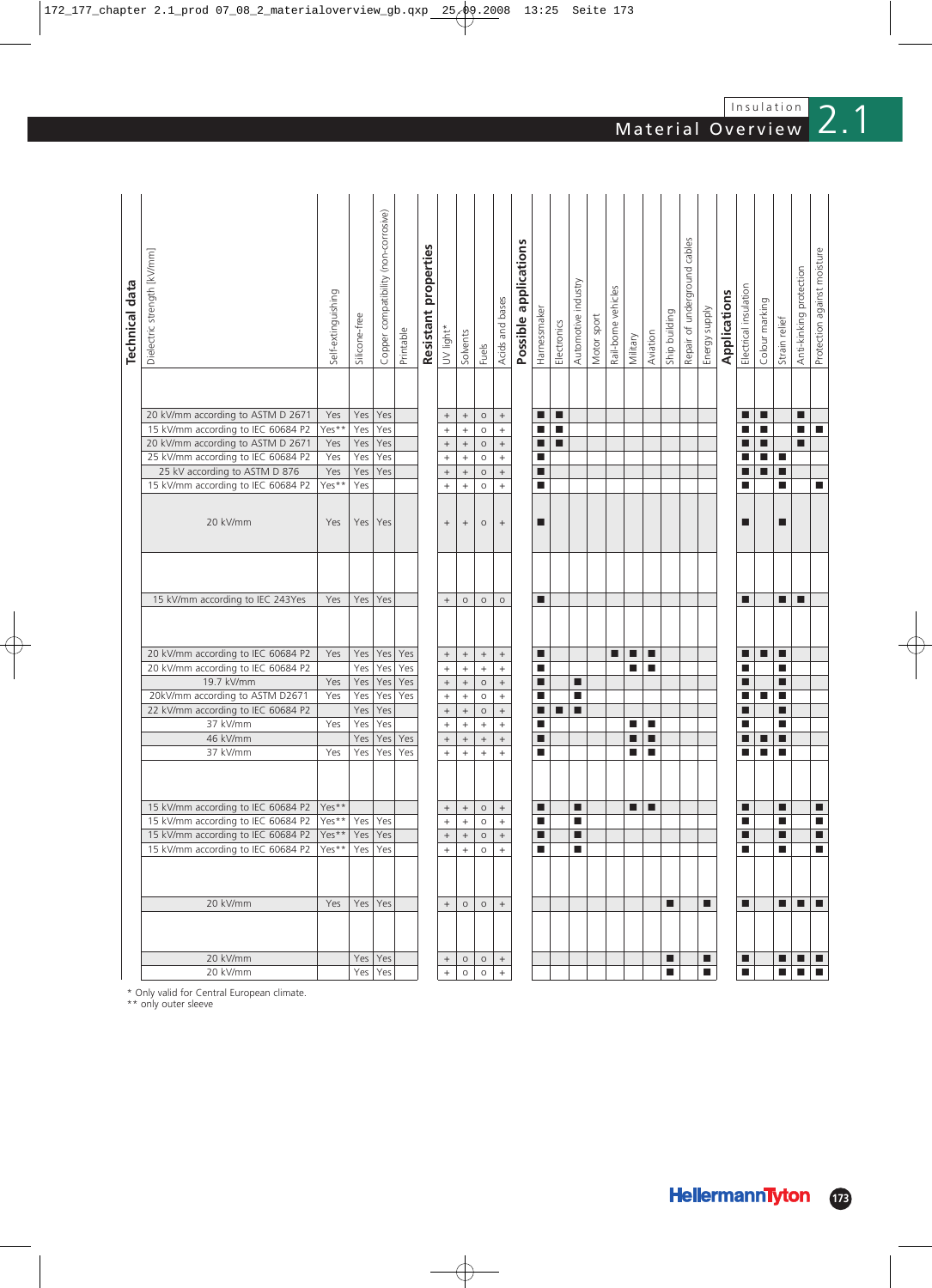# Material Overview  $2.1$

| suitable<br>of limited suitability<br>++ very good<br>good<br>$^{+}$<br>limited<br>O<br>These details are only rough guide values.<br>They should be regarded as a material<br>specification and are no substitute for a<br>suitablity test. Please see our datasheets for<br>further details.<br>Type | Page | <b>Materia</b> | <b>D</b> °1<br>Temperature<br>Operating | <b>Shrink Ratio</b> | after<br>[%]<br>$\omega$<br>complete shrinkage<br>chang<br>Longitudinal |
|--------------------------------------------------------------------------------------------------------------------------------------------------------------------------------------------------------------------------------------------------------------------------------------------------------|------|----------------|-----------------------------------------|---------------------|-------------------------------------------------------------------------|
| <b>Heatshrink Tubing,</b>                                                                                                                                                                                                                                                                              |      |                |                                         |                     |                                                                         |
| <b>Heavy Wall</b>                                                                                                                                                                                                                                                                                      |      |                |                                         |                     |                                                                         |
| <b>HU47</b>                                                                                                                                                                                                                                                                                            | 210  | <b>POX</b>     | -55 °C to +110 °C                       | up to 3.5:1         | $-10\%$ max                                                             |
| <b>Heatshrink Tubing,</b>                                                                                                                                                                                                                                                                              |      |                |                                         |                     |                                                                         |
| <b>Heavy Dual Wall</b>                                                                                                                                                                                                                                                                                 |      |                |                                         |                     |                                                                         |
| <b>TREDUX HA47</b>                                                                                                                                                                                                                                                                                     | 190  | POX            | -55 °C to +80 °C                        | up to 3.5:1         | $-10\%$ max                                                             |
| <b>HA47</b>                                                                                                                                                                                                                                                                                            | 210  | <b>POX</b>     | -55 °C to +80 °C                        | up to 3.5:1         | $-10\%$ max.                                                            |
| <b>Heatshrink Tubing</b><br>for Special Purposes                                                                                                                                                                                                                                                       |      |                |                                         |                     |                                                                         |
| <b>PST-H</b>                                                                                                                                                                                                                                                                                           | 211  | PES            | -75 °C to +150 °C                       | 2:1                 | $-10\%$ max.                                                            |
| <b>PST-HT</b>                                                                                                                                                                                                                                                                                          | 212  | PES            | -75 °C to +150 °C                       | 2:1                 | $-10\%$ max.                                                            |
| <b>Viton-E</b>                                                                                                                                                                                                                                                                                         | 213  | <b>FPMX</b>    | -55 °C to +200 °C                       | 2:1                 | $-10\%$ max.                                                            |
| Kynar                                                                                                                                                                                                                                                                                                  | 214  | <b>PVDFX</b>   | -55 °C to +175 °C                       | 2:1                 | -5% max.                                                                |
| TFE <sub>2</sub>                                                                                                                                                                                                                                                                                       | 215  | PTFE           | -70 °C to +260 °C                       | 2:1                 | -20% max.                                                               |
| <b>TR27</b>                                                                                                                                                                                                                                                                                            | 216  | <b>POX</b>     | -40 °C to +105 °C                       | 2:1                 | +5%/-10% max.                                                           |

| Туре                            | Page | Material   | [po]<br>Temperature<br>Operating | Ratio<br>Shrink |
|---------------------------------|------|------------|----------------------------------|-----------------|
| <b>Shapes</b>                   |      |            |                                  |                 |
| Series 100-1300-G               | 218  | POX        | -75 °C to 150 °C                 | up to $3:1$     |
| Series 100-1300-GW24            | 218  | PEEX       | -75 °C to 150 °C                 | up to $3:1$     |
| Series 100-1300-HW21            | 218  | <b>POX</b> | -55 °C to 105 °C                 | up to 3:1       |
| <b>Blowmoulded -9</b>           | 226  | POX        | -55 °C to 120 °C                 | up to $3:1$     |
| <b>HEK End Caps</b>             | 231  | <b>POX</b> | -55 °C to 70 °C                  | up to $3:1$     |
| <b>HEV Cable Breakout Boots</b> | 232  | POX        | -55 °C to 70 °C                  | up to $3:1$     |
| <b>Adhesive</b>                 |      |            |                                  |                 |
| <b>Helashrink HMT200A</b>       | 191  | <b>EVA</b> | -55 °C to +105 °C                |                 |
| Two-Part Epoxy Adhesive V9500   | 230  | EP         | -75 °C to +150 °C                |                 |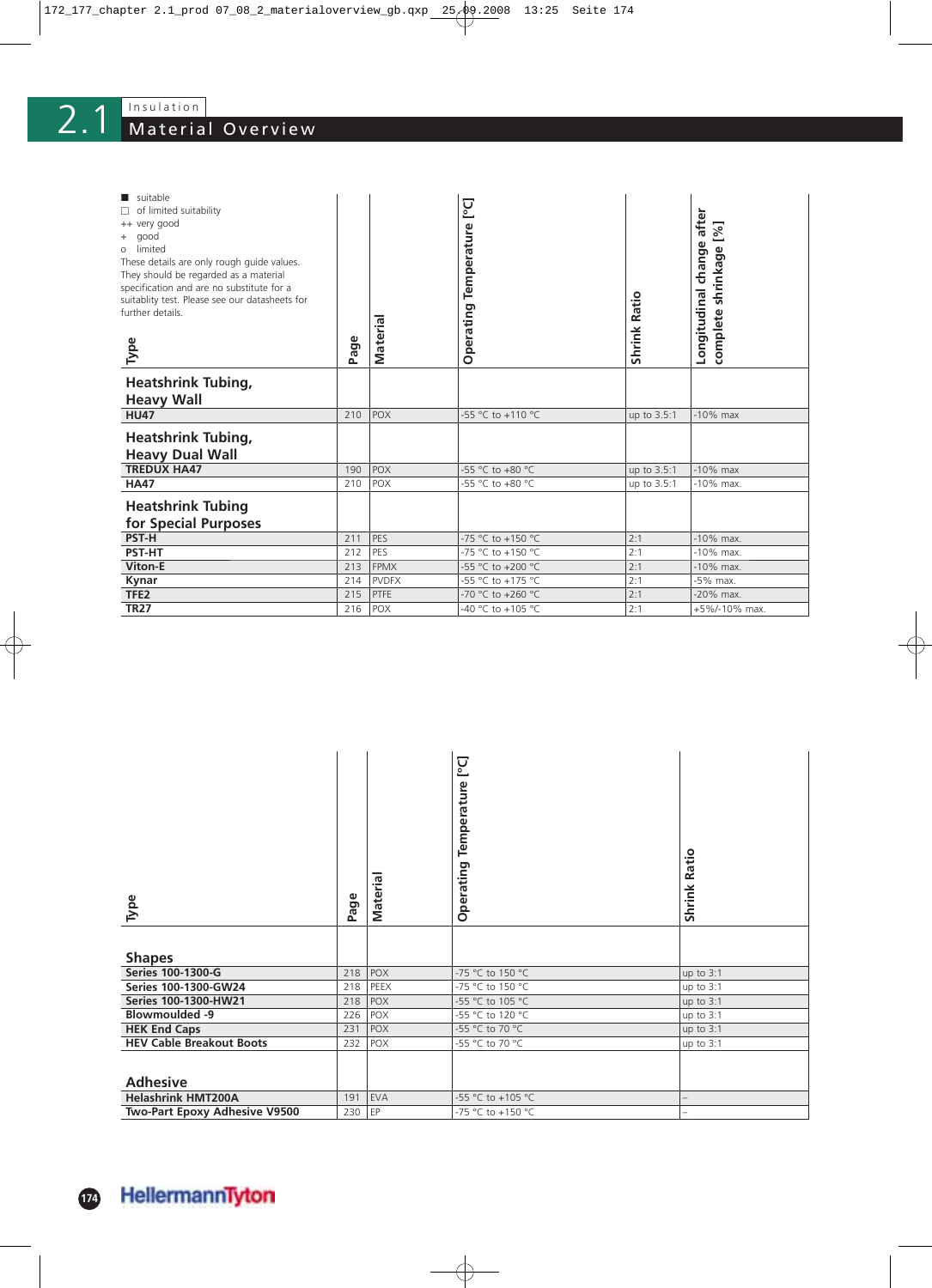| 20 kV/mm<br>Yes<br>Yes<br>п<br>п<br>■<br>П<br>$^{+}$<br>П<br>$^{+}$<br>$\circ$<br>$\circ$<br>20 kV/mm<br>Yes<br>Yes<br><b>In</b><br>■<br>■<br>п<br>$+$<br>$\circ$<br>$\circ$<br>$^{+}$<br>20 kV/mm according to IEC 60684 P2<br>Yes<br>Yes<br>Yes<br>п<br>п<br>п<br>П<br>$\! + \!\!\!\!$<br>$+ +$<br>■<br>$^{+}$<br>$^{+}$<br>20 kV/mm according to IEC 60684 P2<br>Yes<br>Yes<br>п<br>п<br>Yes<br>п<br>П<br>$+$<br>$^{++}$<br>■<br>П<br>$+$<br>$+$<br>15 kV/mm according to IEC 60684 P2<br>Yes<br>Yes<br>Yes<br>п<br>П<br>$^{++}$<br>п<br>П<br>п<br>$+ +$<br>$^{++}$<br>■<br>$\begin{array}{c} + \end{array}$<br>30 kV/mm according to IEC 60684 P2<br>Yes<br>Yes<br>Yes<br>п<br>П<br>$\,$ + $\,$<br>П<br>■<br>$^{++}$<br>$+$<br>$+$<br>40 kV/mm according to DIN 53481<br>Yes<br>Yes<br>Yes<br>п<br>П<br>$\qquad \qquad +$<br>$^{++}$<br>■<br>$\begin{array}{c} + \end{array}$<br>$^{++}$<br>Yes<br>15 kV/mm according to IEC 60684 P2<br>Yes<br>Yes<br>$^{+}$<br>$\ddot{}$<br>П<br>$+$<br>П<br>$+$<br>ш | <b>Technical data</b> | Dielectric strength [kV/mm]<br>20 kV/mm | Self-extinguishing | Silicone-free<br>Yes | compatibility (non-corrosive)<br>Copper<br>Yes | Printable | properties<br>Resistant | UV light*<br>$+$ | Solvents<br>$\circ$ | Fuels<br>$\circ$ | Acids and bases<br>$^{+}$ | applications<br>Possible | Harnessmaker | Electronics | Automotive industry | Motor sport | Rail-borne vehicles | Military | Aviation | Ship building<br>п | cables<br>Repair of underground | Energy supply<br>п | Applications | Electrical insulation<br>П | Colour marking | Strain relief<br>П | protection<br>Anti-kinking<br>п |   |
|-------------------------------------------------------------------------------------------------------------------------------------------------------------------------------------------------------------------------------------------------------------------------------------------------------------------------------------------------------------------------------------------------------------------------------------------------------------------------------------------------------------------------------------------------------------------------------------------------------------------------------------------------------------------------------------------------------------------------------------------------------------------------------------------------------------------------------------------------------------------------------------------------------------------------------------------------------------------------------------------------------------|-----------------------|-----------------------------------------|--------------------|----------------------|------------------------------------------------|-----------|-------------------------|------------------|---------------------|------------------|---------------------------|--------------------------|--------------|-------------|---------------------|-------------|---------------------|----------|----------|--------------------|---------------------------------|--------------------|--------------|----------------------------|----------------|--------------------|---------------------------------|---|
|                                                                                                                                                                                                                                                                                                                                                                                                                                                                                                                                                                                                                                                                                                                                                                                                                                                                                                                                                                                                             |                       |                                         |                    |                      |                                                |           |                         |                  |                     |                  |                           |                          |              |             |                     |             |                     |          |          |                    |                                 |                    |              |                            |                |                    |                                 |   |
|                                                                                                                                                                                                                                                                                                                                                                                                                                                                                                                                                                                                                                                                                                                                                                                                                                                                                                                                                                                                             |                       |                                         |                    |                      |                                                |           |                         |                  |                     |                  |                           |                          |              |             |                     |             |                     |          |          |                    |                                 |                    |              |                            |                |                    |                                 | п |
|                                                                                                                                                                                                                                                                                                                                                                                                                                                                                                                                                                                                                                                                                                                                                                                                                                                                                                                                                                                                             |                       |                                         |                    |                      |                                                |           |                         |                  |                     |                  |                           |                          |              |             |                     |             |                     |          |          |                    |                                 |                    |              |                            |                |                    |                                 | п |
|                                                                                                                                                                                                                                                                                                                                                                                                                                                                                                                                                                                                                                                                                                                                                                                                                                                                                                                                                                                                             |                       |                                         |                    |                      |                                                |           |                         |                  |                     |                  |                           |                          |              |             |                     |             |                     |          |          |                    |                                 |                    |              |                            |                |                    |                                 |   |
|                                                                                                                                                                                                                                                                                                                                                                                                                                                                                                                                                                                                                                                                                                                                                                                                                                                                                                                                                                                                             |                       |                                         |                    |                      |                                                |           |                         |                  |                     |                  |                           |                          |              |             |                     |             |                     |          |          |                    |                                 |                    |              |                            |                |                    |                                 |   |
|                                                                                                                                                                                                                                                                                                                                                                                                                                                                                                                                                                                                                                                                                                                                                                                                                                                                                                                                                                                                             |                       |                                         |                    |                      |                                                |           |                         |                  |                     |                  |                           |                          |              |             |                     |             |                     |          |          |                    |                                 |                    |              |                            |                |                    |                                 |   |
|                                                                                                                                                                                                                                                                                                                                                                                                                                                                                                                                                                                                                                                                                                                                                                                                                                                                                                                                                                                                             |                       |                                         |                    |                      |                                                |           |                         |                  |                     |                  |                           |                          |              |             |                     |             |                     |          |          |                    |                                 |                    |              |                            |                |                    |                                 |   |
|                                                                                                                                                                                                                                                                                                                                                                                                                                                                                                                                                                                                                                                                                                                                                                                                                                                                                                                                                                                                             |                       |                                         |                    |                      |                                                |           |                         |                  |                     |                  |                           |                          |              |             |                     |             |                     |          |          |                    |                                 |                    |              |                            |                |                    |                                 |   |
|                                                                                                                                                                                                                                                                                                                                                                                                                                                                                                                                                                                                                                                                                                                                                                                                                                                                                                                                                                                                             |                       |                                         |                    |                      |                                                |           |                         |                  |                     |                  |                           |                          |              |             |                     |             |                     |          |          |                    |                                 |                    |              |                            |                |                    |                                 |   |

| <b>Technical data</b> | Dielectric strength [kV/mm]               | Self-extinguishing | Silicone-free | compatibility (non-corrosive)<br>Copper | Printable | properties<br>Resistant | UV light* | Solvents          | Fuels   | Acids and bases | applications<br>Possible | Harnessmaker   | Electronics    | Automotive industry | Motor sport | Railway vehicles            | Military  | Aerospace      | Ship building | cables<br>Repair of underground | Energy supply | Applications | Electrical insulation | Colour marking | Strain relief | protection<br>Anti-kinking | Protection against moisture |
|-----------------------|-------------------------------------------|--------------------|---------------|-----------------------------------------|-----------|-------------------------|-----------|-------------------|---------|-----------------|--------------------------|----------------|----------------|---------------------|-------------|-----------------------------|-----------|----------------|---------------|---------------------------------|---------------|--------------|-----------------------|----------------|---------------|----------------------------|-----------------------------|
|                       | 14 kV/mm                                  | Yes                | Yes           | Yes                                     | $\circ$   |                         | $^{++}$   | $\qquad \qquad +$ | $^{++}$ | $^{++}$         |                          | п              | ■              | п                   | ■           |                             | п         | п              | п             |                                 |               |              | ■                     | □              | п             | ■                          | П                           |
|                       | 14 kV/mm                                  | Yes                | Yes           | Yes                                     | $\circ$   |                         | $^{++}$   | $^{+}$            | $^{++}$ | $^{+}$          |                          | п              | ■              | п                   | п           | ш                           | <b>In</b> | $\blacksquare$ |               |                                 |               |              | ■                     | □              | ■             | ■                          | п                           |
|                       | 15 kV/mm                                  | Yes                | Yes           | Yes                                     | $\circ$   |                         | $^{++}$   | $^{+}$            | $+$     | $+$             |                          | П              | ■              | П                   |             | П                           | П         |                | П             |                                 |               |              | ■                     | г              |               |                            | п                           |
|                       | 20 kV/mm                                  | Yes                | Yes           | Yes                                     | $^{++}$   |                         | $^{++}$   | $^{++}$           | $^{++}$ | $+$             |                          | П              | п              | п                   | п           | п                           | п         | $\blacksquare$ | ш             |                                 |               |              | ■                     |                | ■             | ш                          | п                           |
|                       | 15 kV/mm                                  | Yes                | Yes           | Yes                                     | $^{++}$   |                         | $^{++}$   | $\! + \!\!\!\!$   | $^+$    | $\! + \!\!\!\!$ |                          |                |                |                     |             | ■                           | ш         |                | ■             | п                               | ■             |              | ■                     |                |               |                            | п                           |
|                       | 15 kV/mm                                  | Yes                | Yes           | Yes                                     | $^{++}$   |                         | $^{++}$   | $+$               | $+$     | $+$             |                          |                |                |                     |             | П                           | П         |                | п             | П                               | п             |              | П                     |                |               |                            | п                           |
|                       |                                           |                    |               |                                         |           |                         |           |                   |         |                 |                          |                |                |                     |             |                             |           |                |               |                                 |               |              |                       |                |               |                            |                             |
|                       | $\overline{\phantom{0}}$                  |                    |               |                                         |           |                         |           | $\circ$           | $\circ$ | $\circ$         |                          | П              | п              |                     |             |                             |           |                |               |                                 |               |              |                       |                |               | ■                          | п                           |
|                       | -                                         |                    |               |                                         |           |                         |           | $^{+}$            | $^{++}$ | $^{+}$          |                          | $\blacksquare$ | $\blacksquare$ | п                   | п           | $\mathcal{L}_{\mathcal{A}}$ | п         | п              |               |                                 |               |              |                       |                |               | п                          | $\overline{\phantom{a}}$    |
|                       | *Only valid for Central European climate. |                    |               |                                         |           |                         |           |                   |         |                 |                          |                |                |                     |             |                             |           |                |               |                                 |               |              |                       |                |               |                            |                             |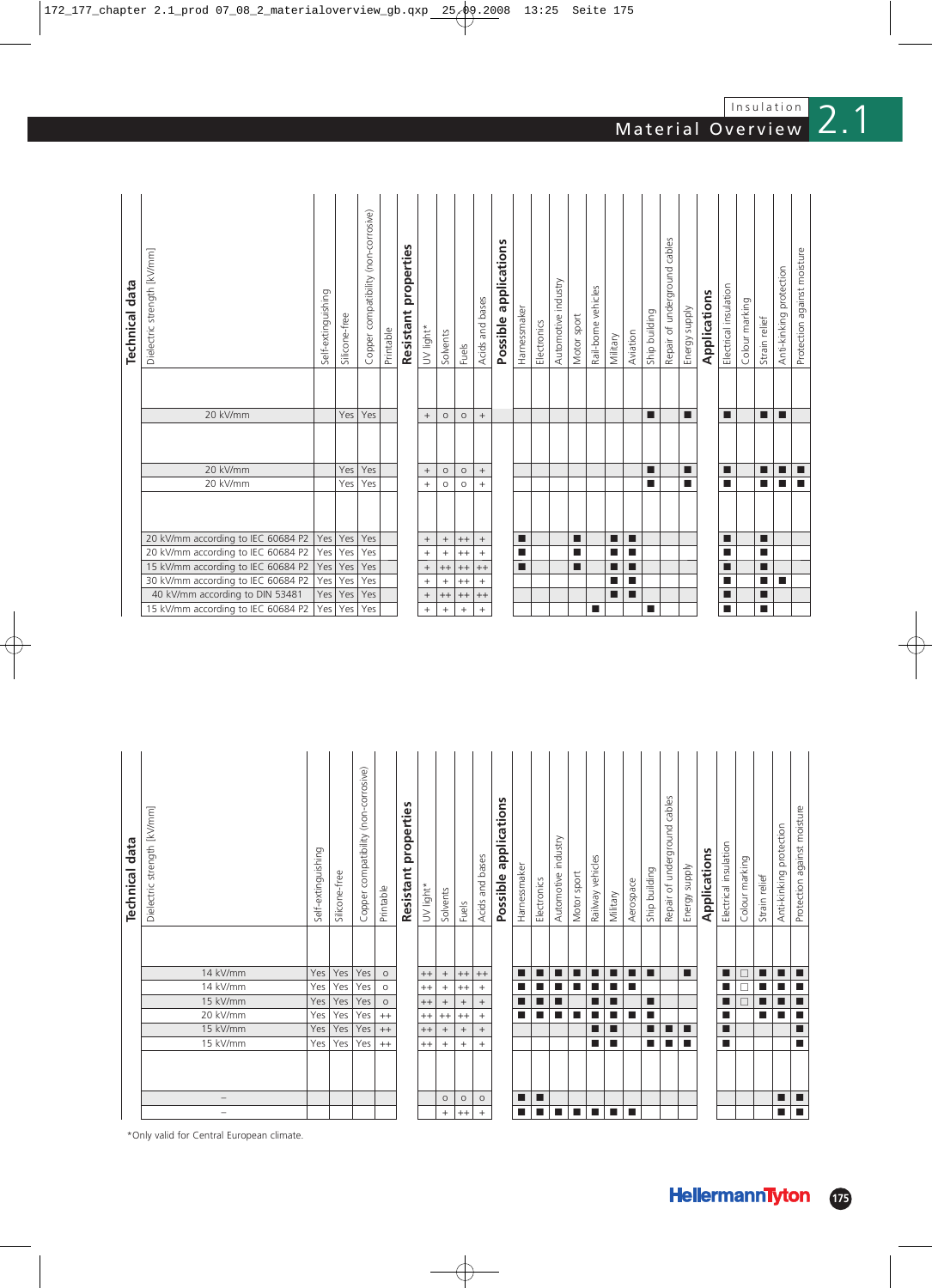# 2.1 Material Overview

| suitable<br>$\Box$ of limited suitability<br>++ very good<br>+ good<br>limited<br>$\Omega$<br>These details are only rough guide values.<br>They should be regarded as a material<br>specification and are no substitute for a<br>suitablity test. Please see our datasheets for<br>further details.<br>Type | Φ<br>Pag | <b>Materia</b> | Operating Temperature [°C]              |
|--------------------------------------------------------------------------------------------------------------------------------------------------------------------------------------------------------------------------------------------------------------------------------------------------------------|----------|----------------|-----------------------------------------|
|                                                                                                                                                                                                                                                                                                              |          |                |                                         |
| <b>PVC Tubing and Sleeving</b>                                                                                                                                                                                                                                                                               |          |                |                                         |
| <b>Helvin P</b>                                                                                                                                                                                                                                                                                              | 234      | PVC.           | -65 °C to +105 °C, Intermittent +135 °C |
| <b>Helvin XY</b>                                                                                                                                                                                                                                                                                             | 235      | PVC.           | -65 °C to +105 °C, Intermittent +135 °C |
| <b>Helvin PVCB</b>                                                                                                                                                                                                                                                                                           | 236      | <b>PVC</b>     | -65 °C to +105 °C, Intermittent +135 °C |
| <b>LFH Tubing and Sleeving</b>                                                                                                                                                                                                                                                                               |          |                |                                         |
| <b>LFH-tubing LFPT</b>                                                                                                                                                                                                                                                                                       | 237      | PO             | -40 °C to +90 °C, Intermittent +120 °C  |
| <b>RubberTubing and Sleeving</b>                                                                                                                                                                                                                                                                             |          |                |                                         |
| Helsyn rubber tubing H                                                                                                                                                                                                                                                                                       | 238      | <b>CR</b>      | -65 °C to +95 °C, Intermittent 120 °C   |
| Helsyn HS, HT rubber tubing                                                                                                                                                                                                                                                                                  | 239      | C <sub>R</sub> | $-25 °C$ to $+100 °C$                   |
| Helsyn PVC-Nitrile rubber tubing NT                                                                                                                                                                                                                                                                          | 240      | PVC/NR         | -65 °C to +120 °C, Intermittent 150 °C  |
| Helsyn Silicone rubber tubing SLP                                                                                                                                                                                                                                                                            | 241      | <b>SI</b>      | -65 °C to +180 °C, Intermittent 250 °C  |
|                                                                                                                                                                                                                                                                                                              |          |                |                                         |
|                                                                                                                                                                                                                                                                                                              |          |                |                                         |
| <b>PTFE Tubing and Sleeving</b>                                                                                                                                                                                                                                                                              |          |                |                                         |
| <b>PTFE tubing FE</b>                                                                                                                                                                                                                                                                                        | 242      | PTFE           | -65 °C to +250 °C, Intermittent +350 °C |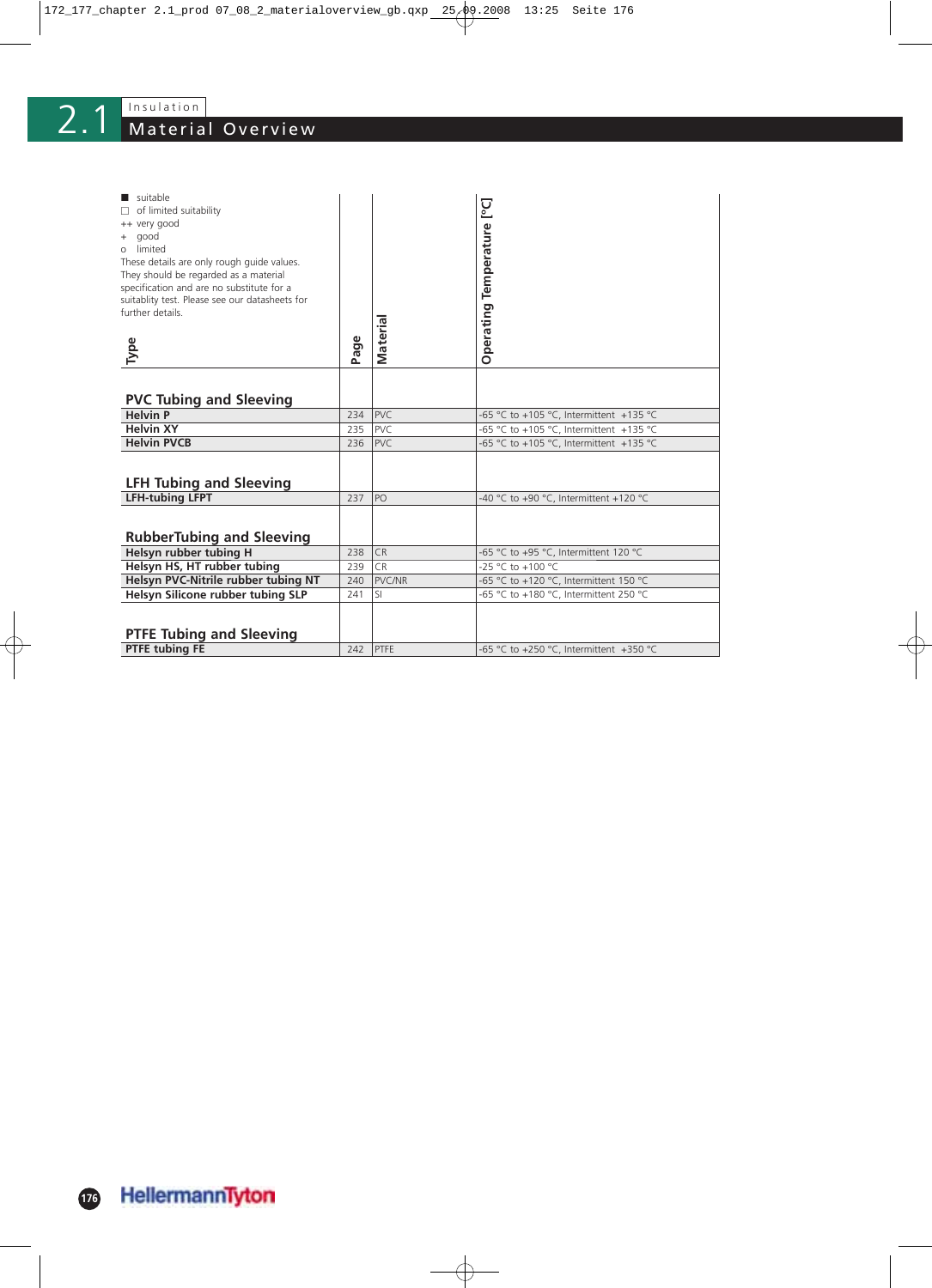|         |                |                 |                  |                  |                   |                   |                  |                  | <b>Technical data</b>                   |
|---------|----------------|-----------------|------------------|------------------|-------------------|-------------------|------------------|------------------|-----------------------------------------|
| Yes     | Yes            | No              | Yes              | Yes              | Yes               | Yes               | Yes              | Yes              | Self-extinguishing                      |
| Yes     | No             | Yes             | Yes              | Yes              | Yes               | Yes               | Yes              | Yes              | Silicone-free                           |
| Yes     | Yes            | Yes             | Yes              | Yes              | Yes               | Yes               | Yes              | Yes              | Copper compatibility<br>(non-corrosive) |
| No      | Yes            | Yes             | Yes              | Yes              | Yes               | Yes               | Yes              | Yes              | Printable                               |
|         |                |                 |                  |                  |                   |                   |                  |                  | Resistant properties                    |
| $++$    | $^{++}$        |                 | $\boldsymbol{+}$ | $\boldsymbol{+}$ | $\! +$            | $\! + \!\!\!\!$   | $\ddot{}$        | $\boldsymbol{+}$ | UV light*                               |
| $^{++}$ | $^{++}$        | $\circ$         | $^{+}$           | $^{\mathrm{+}}$  | $\! + \!\!\!\!$   | $^{+}$            | $^{+}$           | $^{\mathrm{+}}$  | Ozone                                   |
| $^{++}$ | $\circ$        | $\circ$         | $\circ$          | $\circ$          | $\qquad \qquad +$ | $\qquad \qquad +$ | $\ddot{}$        |                  | Fire                                    |
| $^{++}$ | $^{++}$        | $^{\mathrm{+}}$ | $^{+}$           | $^+$             | $\! + \!\!\!\!$   | $^{+}$            | $\! + \!\!\!\!$  | $^+$             | Solvents                                |
| $++$    | $^{++}$        | $^{++}$         | $^{+}$           | $^{\mathrm{+}}$  | $\! + \!\!\!\!$   | $\! + \!\!\!\!$   | $\! + \!\!\!\!$  | $^+$             | Fuels                                   |
| $^{++}$ | $^{++}$        | $^+$            | $\boldsymbol{+}$ | $^+$             | $^+$              | $^{+}$            | $\boldsymbol{+}$ | $^+$             | Acids and bases                         |
|         |                |                 |                  |                  |                   |                   |                  |                  | Industry                                |
|         |                | П               | П                | ■                | п                 |                   |                  | п                | Harness-making                          |
| П       | П              |                 |                  |                  |                   | ■                 | ■                | П                | Electronics                             |
|         |                | П               | п                |                  |                   | П                 |                  |                  | Automotive                              |
| п       |                | п               |                  |                  |                   |                   |                  |                  | Motor sport                             |
|         | ■              |                 |                  | П                | ■                 | П                 |                  | ■                | Railway vehicles                        |
| п       |                | г               |                  | п                |                   |                   |                  | п                | Military                                |
| П       | ■              | П               |                  | П                |                   |                   |                  |                  | Aerospace                               |
|         | П              |                 |                  |                  | П                 | ■                 |                  |                  | Ship building                           |
|         |                |                 |                  | п                | п                 | П                 |                  |                  | Construction                            |
|         |                |                 |                  |                  |                   |                   |                  |                  | Possible Applications                   |
| ■       | п              | П               | П                | ■                | ш                 | ■                 | ш                | п                | Electrical insulation                   |
| п       | П              |                 |                  | п                | П                 |                   |                  | П                | Colour coding                           |
|         |                | П               | П                | п                |                   | П                 |                  |                  | Strain relief                           |
|         | П              | п               | П                | п                |                   | П                 | ■                | п                | Cable binding                           |
| п       | $\blacksquare$ | $\blacksquare$  | $\blacksquare$   | п                | П                 | $\blacksquare$    | п                | п                | Cable protection                        |

Insulation

\*Only valid for Central European climate.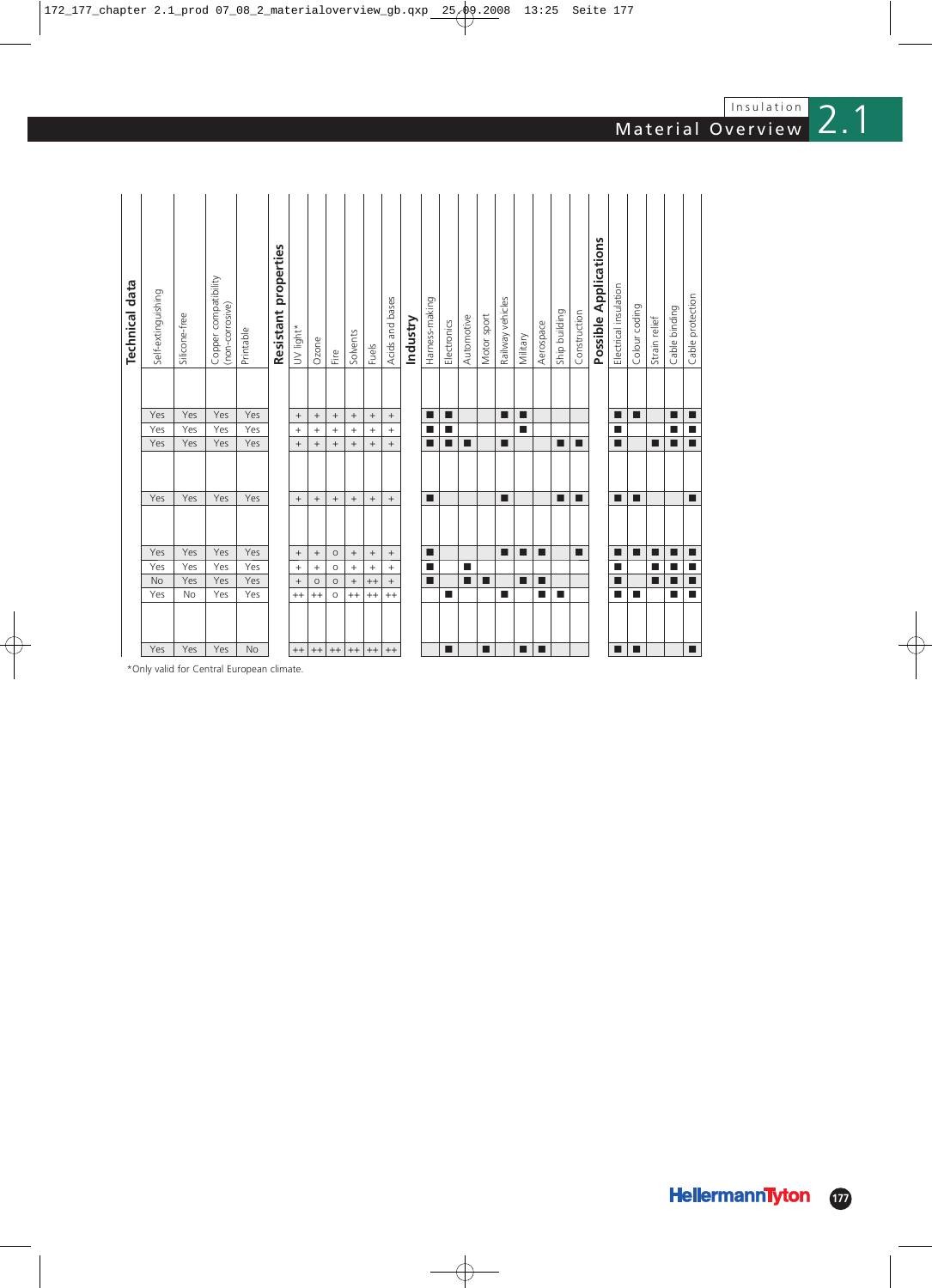

### **Overview of applications for heatshrink tubing**

**When selecting the correct heatshrink tubing size, it is important to bear in mind the 80:20 rule. The heatshrink tubing must shrink by at least 20% and not more than 80% of its complete shrinkage capacity to achieve the right result. In our overview of applications you will find the best heatshrink tube for every cable diameter. The 80:20 rule has of course been taken into account in the table.**

#### **Heatshrink tubing with a shrink ratio of 2:1**

HIS-Pack; LVR; HFT-A; HFT-B; TL27; TF21; TF24; PST-H; PST-HT; VITON-E®; Kynar®; TFE-2; TR27; TCN20

| Shrink ratio 2:1 |             |                            |
|------------------|-------------|----------------------------|
|                  | Size mm     | <b>Cable/Wire diameter</b> |
| 1.2/0.6          |             | $0.7$ mm                   |
|                  |             | $1.1 \text{ mm}$           |
|                  |             | $1.4 \text{ mm}$           |
|                  | 2.4/1.2     | $1.9$ mm                   |
| 3.2/1.6          |             | $2.2 \text{ mm}$           |
|                  |             | $2.9$ mm                   |
|                  | 4.8/2.4     | $3.8 \text{ mm}$           |
| 6.4/3.2          |             | $4.3 \text{ mm}$           |
|                  |             | $5.7 \text{ mm}$           |
|                  | 9.5/4.7     | 5.8 mm                     |
|                  |             | $7.7 \text{ mm}$           |
| 12.7/6.4         |             | 8.6 mm                     |
|                  |             | 11.4 mm                    |
|                  | 19.1/9.5    | 15.2 mm                    |
| 25.4/12.7        |             | $17.2 \text{ mm}$          |
|                  |             | 22.9 mm                    |
|                  | 38, 1/19, 1 | 30.5 mm                    |
| 50.8/25.4        |             | 34.3 mm                    |
|                  |             | 45.7 mm                    |
|                  | 76.2/38.1   | 61.0 mm                    |
| 101.6/50.8       |             | 68.6 mm                    |
|                  |             | 91.4 mm                    |

## **Heatshrink tubing with a shrinkage ratio of 3:1**

With the optimal shrinkage ratio of 3:1, you can cover a wide range of applications with just a few sizes. This leads to reduced stock expenditure and requires less space. 3:1 heatshrink tubes: HIS-3; HIS-A; TREDUX; TF31; TF34; TC30; EPS300; TA32; ShrinKit 321 Universal; ShrinKit 321 Basic; ShrinKit 321-A

| Shrink ratio 3:1 |         |                     |
|------------------|---------|---------------------|
|                  | Size mm | Cable/Wire diameter |
| 1.5/0.5          |         | $0.7 \text{ mm}$    |
|                  |         | $1.3 \text{ mm}$    |
|                  | 3/1     | $1.4 \text{ mm}$    |
|                  |         | $2.6 \text{ mm}$    |
|                  |         | $2.8 \text{ mm}$    |
| 6/2              |         | $5.2 \text{ mm}$    |
|                  |         | 5.6 mm              |
|                  | 12/4    | 8.4 mm              |
| 18/6             |         | 10.4 mm             |
|                  |         | $11.2 \text{ mm}$   |
|                  | 24/8    | 15.6 mm             |
|                  |         | 18.4 mm             |
| 40/13            |         | 20.8 mm             |
|                  |         | 34.6 mm             |

|      |         |        |        |        | Conversion from imperial to metric |       |        |       |            |
|------|---------|--------|--------|--------|------------------------------------|-------|--------|-------|------------|
| Inch | 1/32''  | 3/64'' | 1/16'' | 5/64'' | 3/32''                             | 1/8"  | 3/16'' | 1/4'' | 3/8"       |
| mm   | 0.8     | 1.2    | 1.6    | 2.0    | 2.4                                | 3.2   | 4.8    | 6.4   | 9.5        |
| Inch | $1/2$ " | 5/8''  | 3/4''  | 1''    | 11/4"                              | 11/2" | 7''    | 2''   | $\Delta$ " |
| mm   | 12.7    | 15.9   | 19.1   | 25.4   | 31.8                               | 38.1  | 50.8   | 76.2  | 101.6      |

Viton® is a registered trademark of DuPont. KYNAR® is a registered trademark of Arkema.

# HellermannTyton

**178**